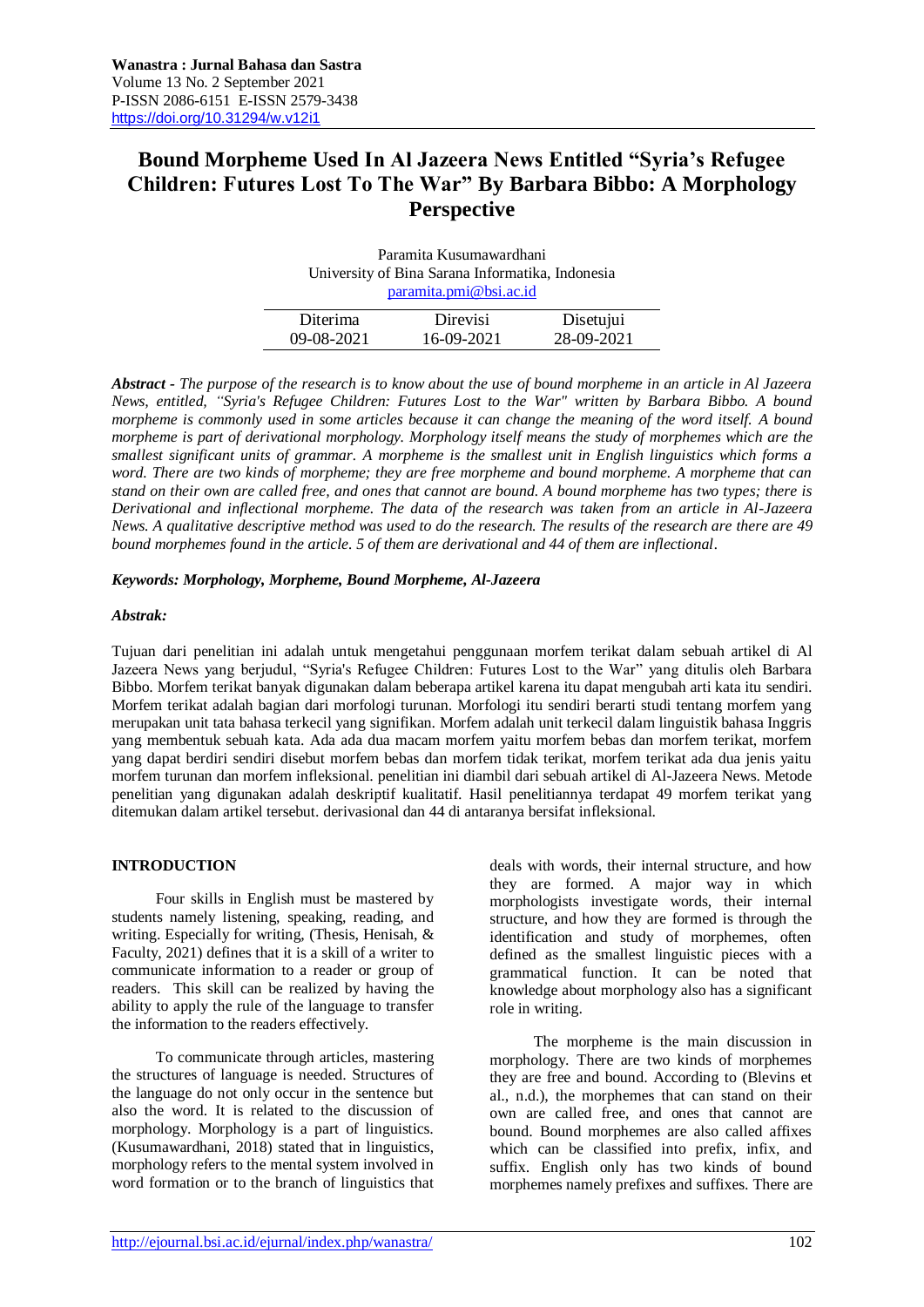no infixes in English. Bound morphemes are classified into two namely derivational and inflectional morphemes. Inflectional morphology is the relationship between word forms of a lexeme. While, derivational morphology is the relationship

between lexemes of a word family, (Sukmacahyadi, 2018). Much deeper, inflectional and derivational can be recognized in the following ways:

| <b>Inflectional</b>      | <b>Derivational</b>                         |
|--------------------------|---------------------------------------------|
| Never changes category   | Sometimes changes category                  |
| Adds grammatical meaning | Often adds lexical meaning                  |
| Important to syntax      | Produces new lexemes                        |
| Usually fully productive | Range from unproductive to fully productive |

Sources: Sukmacahyadi, 2018

Based on the explanation and table above, it can be concluded that bound morpheme is a part of morpheme which consists of inflectional and derivational. A bound morpheme is also usually used and found in texts to change the meaning of the words in the sentences to make the sentences easy to read and understand by the readers.

Inflectional word formation is wordformation that expresses grammatical distinctions like number (singular vs. plural); tense (present vs. past); person (first, second, or third); and case (subject, object, possessive), among others. It does not result in the creation of new lexemes, but merely changes the grammatical form of lexemes to fit into different grammatical contexts. It can be noted that inflectional affixes refer to the additional affixes (prefix or suffix) because of the influence of grammatical rules without changing the based meaning or word class.

# **Definition of Morphology**

Concerning language, usually morphology is used to study the formation of words such as create a new word, combining two words into one, or specifying the origin of the word. Morphology has a lot of definitions from some experts. According to Carthy as cited in (Nurngaini, Hastuti, & Andriani, 2019), "The word morphology is derived from the Greek word *morphe* meaning form and *logos* meaning science". It means morphology is a study about word formation.

(Aronoff & Fudeman, n.d.) stated that morphology referred to the mental system involved in word formation or to the branch of linguistics that deals with words, their internal structure, and how they are formed. Morphology dealt with the structure of words. Knowing, knowingly, and unknowingly are kinds of derivational morphology. The base word is *"know*" and it is added with morphemes –ing, -ly, and un-.

According to (March et al., 2014), morphology is the study of investigating forms in

language rather than depending on identifying words. Morphology plays an important role in the construction of linguistic units and structures. It is morphology that allows the language to adopt new words from the existing words (derivational morphology) or to change the grammatical aspect of a word according to its use in a specific context (inflectional morphology).

(Khan, Akram, & Khan, 2016) explained that the study of morphology contains a thorough examination of several bits of language that combine to make a single linguistic unit, known as the 'word'. Linguistically these bits are called morphemes. A morpheme is a minimal unit of meaning or grammatical function. There are two sub-categories of morphemes, namely free and bound morphemes. Free morphemes can stand by themselves in isolation, e.g. *boy, cat, dog,* etc., while bound morphemes are always attached to free morphemes and never occur in isolation, e.g. *ness* in madness. The former contains lexical morphemes that have a dictionary meaning (like *a wall, book, fan*, etc.) and functional morphemes that have grammatical functions to fulfill (like *a, an, the,* etc.). The latter contains derivational morphemes and inflectional morphemes. The main difference between the two is that derivational morphemes produce new words in a language by changing their word class, e.g. *teach—teach-er*, while inflectional morphemes indicate aspects of the grammatical function of a word and never change its grammatical category e.g. *boy—boy-s.*

From the explanation above, morphology is the study of the basic word and word formation. Created new words in a language, to describe, analyze, and modify existing words is some purpose of morphological processes.

# **Definition of Morpheme**

A morpheme is an important component in word-formation. According to (Adisutrisno, 2013), "Morphology cannot be separated to linguistic terms for the most element unit of grammatical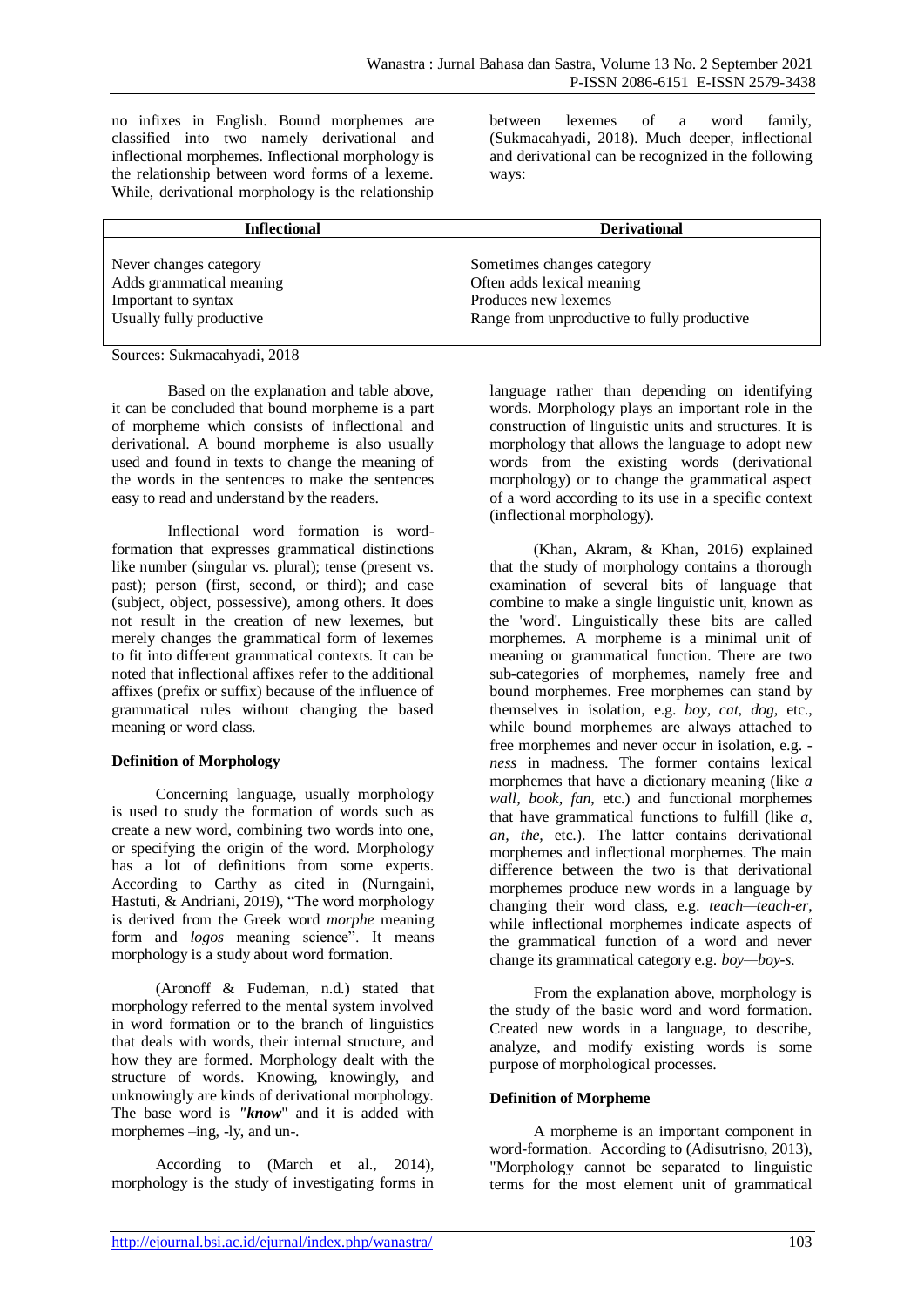form. This element unit is called morpheme". Similarly, according to (Nurngaini et al., 2019), "Morpheme is a minimal unit of meaning or grammatical function". Concerning meaning, morpheme cannot be divided into smaller meaningful parts. One of the functions units grammatical used to indicate past tense. For example, the word *reopened* consists of three morphemes. One minimal unit of meaning is *open*, another minimal of meaning is *re-* meaning again, and a minimum unit grammatical function is *–ed* indicating past tense.

The grammatical function of a morpheme is important, the meaning must be constant. Consider the English word *lovely* and *Especially*, end with the suffix  $-ly$ . Although using the same suffix, when add *–ly* to the adjective *especial,* that change into an adverb. When we add *–ly* to the noun *love*, that creates an adjective. The conclusion, not all of the words ending with *–ly* change to be an adverb. What on the surface appears to be a single morpheme turns out to be two. One attaches to an adjective (*especial*) and creates an adverb, the other attaches to a noun (*love*) and creates an adjective.

According to Lieber as cited in (Jakarta, 2018), "Morpheme is the meaningful unit that is used to form words". It means, morpheme cannot be divided into smaller meaningful parts because a word is a smaller part in the sentence.

Based on the explanation above, it can be concluded that morpheme is an important component in word-formation. It is the meaningful unit that is used to form words.

## **Definition of Bound Morpheme**

There are two types of morpheme; they are free morpheme and bound morpheme. There are two kinds of free morpheme; they are lexical and functional morpheme. Bound morpheme consists of two types; they are derivational morphemes and inflectional morphemes. Derivational morphemes are morphemes used to make new words but not necessarily in a change in a syntactic category, for example, the addition of derivational morphology re-changes the meaning of the word open if they are combined into reopening. Inflectional morphemes are morphemes to indicate grammatical functions (they never change the syntactic category). Here are the classifications of morphemes:





https://languageavenue.com/linguistics/general-linguistics/grammar-syntax/item/morphemes-in-english

Bound morphemes are a meaning-bearing unit of language, such as prefixes and suffixes that are attached to free morphemes. They cannot stand alone. The attachment modifies the free morphemes in such things as a number of the syntactic category. By adding derivational or inflectional can change the meaning of the word, the quantity of the noun, or the tense.

Examples:

## **Adding Derivational**

Happy means *senang* Un + happy = unhappy. It means *tidak senang* Responsible means *bertanggung jawab* Ir + responsible = Irresponsible and it means *tidak bertanggung jawab*

# **Adding Inflectional**

Pencil means one pencil Pencil  $+ s =$  pencils and it means more than one pencil Butterfly means one butterfly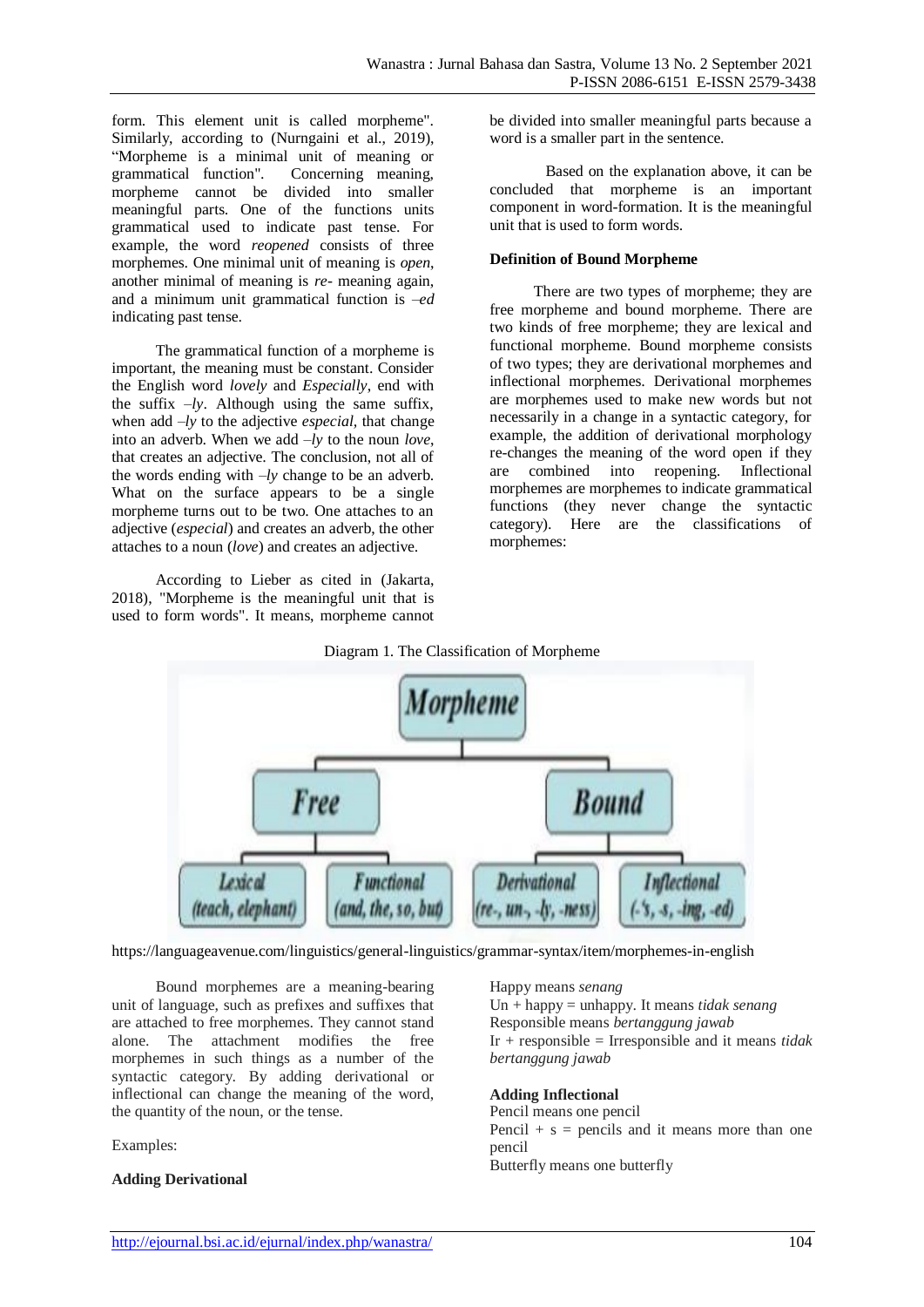Butterfly  $+$  ies  $=$  butterflies and it means more than one butterfly

She walk*s* to her school every day. (It is used in the simple present)

She walk*ed* to her school this morning. (It is used in simple past)

Mother water*s* her plants every morning. (It is used in the simple present)

Mother water*ed* her plants yesterday morning. (it is used in simple past)

Linguistics recognizes two classes of **bound morphemes**.

a. The first class is called *inflectional morphemes*  and their influence on a base word is predictable. Inflectional morphemes modify the grammatical class of words by signaling a change in number, person, gender, tense, and soon, but they do not shift the base form into another word class. When *house* changes to *houses*, it is still a noun even though you have to add the plural morphemes;

b. The second class of morphemes is derivational morphemes. They modify a word according to its lexical and grammatical class. They result in more profound changes in base words. The word *style* is a noun, but it is changed to *stylish*, then it becomes an adjective. In English, derivational morphemes include suffixes (e.g., ish, ous, er, y, en, and able) and prefixes (e.g., un, im, re, and ex).

It can be concluded that bound morpheme is adding prefixes or suffixes to the base words to

change the meaning of the words, the quantity of the noun, or the tense. These changes need to make the words appropriate to be used in sentences in an article to be understandable by the readers.

### **RESEARCH METHOD**

The method used in this research is descriptive qualitative. The descriptive method was used as (Best & Kahn, 1995) explained that descriptive method is the method that tries to explain the symptoms relating to the recent situation. It consists of the effort of giving the note, the analysis, and the interpretation of the recent symptoms which have the characteristics as follows: try to give the fact, straight to the problem, and the recent variables aren't manipulated by the researcher.

The data was taken from an article in Al-Jazeera News entitled, Syria's Refugee Children: Futures Lost to the War. The article is then read, identified, classified, and analyzed to be recognized easily.

### **FINDINGS AND DISCUSSIONS**

Here is the article which is discussed

#### Syria's refugee children: Futures lost to the war

An entire generation of Syrians has lost the opportunity of getting an education<br>because of the war,

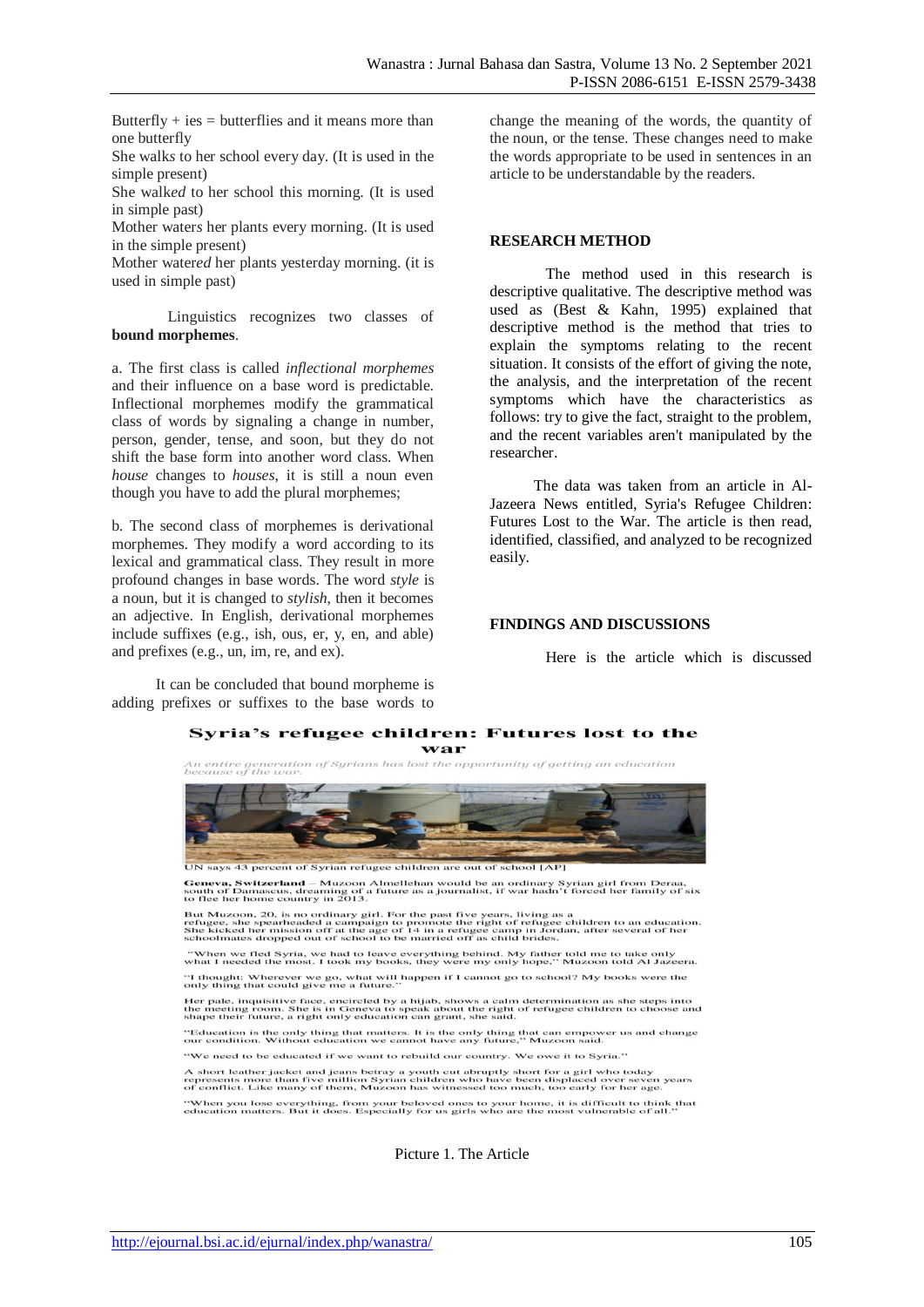#### 40 percent out of school

According to the UN agencies, some 43 percent of Syrian refugee children in Turkey,<br>Lebanon, Jordan and Iraq are out of school.

Poverty and dwindling financial means are making it almost impossible for families to get by in these countries. In a recent study conducted by UNICEF Jordan, more than 85 percent of refugees outside the camps  $-$  in host

But it is difficult to envisage an improvement in the life and prospects of Syrian refugee<br>children. As the war becomes further protracted, the prospect of returning to a normal life for<br>the 2.6 million Syrians in neighbou

"There has been a total disregard for the protection of children by all sides in this conflict,"<br>said Christophe Boulierac, UNICEF spokesperson, on Tuesday. "We keep calling upon all<br>the parties in the conflict to do what

The first two months of this year have been especially bloody for children in Syria. UNICEF received reports of more than 1,000 children killed and seriously wounded since the year began. In 2017 alone, UNICEF registered 1

Some 961 children were recruited in combat.

Meanwhile, in refugee host countries nearly 10,000 Syrian refugee children are either<br>unaccompanied or separated from their families. Many of these children are vulnerable to<br>exploitation and child labour, because of a lac

Left without any hope, as Syrians find themselves displaced multiple times, many families marry off their daughters as child brides to protect them from being kidnapped and abused, or to save them from poverty and starvati  $_{\rm or}$ 

"I remember a 17-year-old girl, who came to tell me that she was to marry a man older than<br>her father. I told her to convince her parents that an education would have given her a better<br>future than a husband," she recalled

Muzoon campaigned relentlessly for three years in the Zaatari and Azraq refugee camps in<br>Jordan, where her family had fled to from Deraa after their neighbourhood was caught in the<br>middle of clashes between government forc

"In Syria, we had a normal, happy life. We had everything. Suddenly we found ourselves in a<br>refugee camp. I hated it."

#### 'Nobody would tell us to go to school'

Life in the camp was difficult, recalled Muzoon. Her family had to squeeze into a small tent<br>with no running water or electricity. But she "didn't want to be negative", she said, so she<br>looked for a school in order not to

"Nobody would tell us to go to school. It was totally voluntary, so many kids were not going<br>or dropped out. So I started visiting the tents of the camps to publicise the school and<br>encouraging children to join."

She was often scorned and sent away by parents and children alike, who thought marriage was their only way out of poverty.

"I knew how they felt, the horror and pain they had gone through, the events they witnessed<br>are something they couldn't forget. For many of them education seemed an irrelevant thing."

But many children went back to school thanks to her encouragement. UNICEF<br>supported Muzoon in her mission and made her the agency's youngest goodwill ambassador last year.

Geert Cappelaere, UNICEF's regional director for the Middle East and North Africa, has<br>called on those fighting inside Syria and all those who have influence over them to put their arms down and stop the war on children.

"The children of Syria have been waiting for way too long. The world has failed the children<br>of Syria so many times, it cannot keep failing them. History will judge us all if we do,"<br>Cappelaere said.

Sources: https://www.aljazeera.com/news/2018/4/11/syrias-refugee-children-futures-lost-to-thewar

Picture 2. The Article

#### There are some bound morphemes found in Al Jazeera News article. The findings are

#### Tabel 2. Derivational Bound Morpheme

| No. | Word        | <b>Basic Word</b> |
|-----|-------------|-------------------|
|     | Empower     | Power             |
|     | Rebuild     | <b>Build</b>      |
|     | Impossible  | Possible          |
| 4.  | Unrealistic | Realistic         |
|     | Uncommon    | Common            |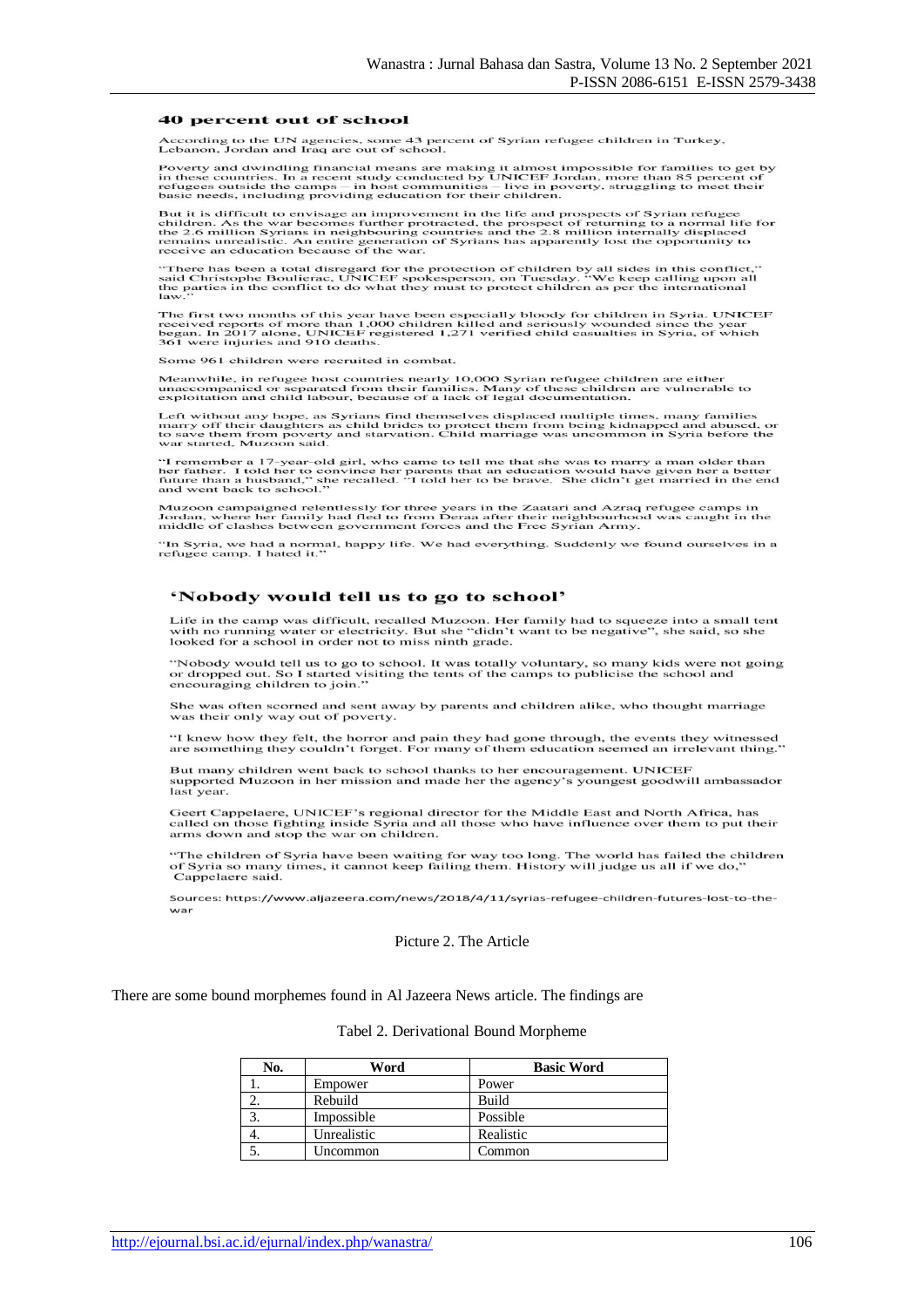| No. | Words         | <b>Basic Words</b> |
|-----|---------------|--------------------|
| 1.  | Syrian        | Syria              |
| 2.  | Dreaming      | Dream              |
| 3.  | Journalist    | Journal            |
| 4.  | Living        | Live               |
| 5.  | Refugee       | Refuge             |
| 6.  | Education     | Educate            |
| 7.  | Married       | Marry              |
| 8.  | Inquisitive   | Inquisition        |
| 9.  | Determination | Determinate        |
| 10. | Educated      | Educate            |
| 11. | Abruptly      | Abrupt             |
| 12. | According     | Accord             |
| 13. | Making        | Make               |
| 14. | Improvement   | Improve            |
| 15. | Protracted    | Protract           |
| 16. | Neighbouring  | Neighbour          |
| 17. | Internally    | Internal           |
| 18. | Displaced     | Displace           |
| 19. | Generation    | Generate           |
| 20. | Apparently    | Apparent           |
| 21. | Opportunity   | Opportune          |
| 22. | Protection    | Protect            |

Tabel 3. Inflectional Bound Morpheme

Based on the findings, it can be said that there are 49 bound morphemes found in the article. 5 of them are derivational and 44 of them are inflectional. It can be concluded that bound morphemes are commonly used to change the words to make the sentences understandable and comprehendible by the readers easily.

## **CONCLUSIONS**

After analyzing the article of Al Jazeera News, bound morpheme produces new words with a different meaning from the base word since the addition of derivational or inflectional helps to form a new word, and sometimes a new class of word. For example, inflectional of "Journal" into "Journalist". Journal is the base word that is a noun when adding suffixes –ist does not change the class of word, but the meaning changes from goods to a person. Bound morphemes are mostly used in texts in a newspaper to make the articles easy to read and understand by the readers. By analyzing the findings, it was found how words are formed to the new words with new meaning can be used to make the sentences understandable and comprehendible easily by the readers.

## **REFERENCES**

Adisutrisno, D. W. (2013). English Morphology. *Magister Scientiae*, *33*(33), 1–20.

| 23. | Calling       | Call         |
|-----|---------------|--------------|
|     |               |              |
| 24. | Especially    | Especial     |
| 25. | Bloody        | <b>Blood</b> |
| 26. | Seriously     | Serious      |
| 27. | Wounded       | Wound        |
| 28. | Registered    | Register     |
| 29. | Recruited     | Recruit      |
| 30. | Nearly        | Near         |
| 31. | Exploitation  | Exploit      |
| 32. | Documentation | Document     |
| 33. | Displaced     | Displace     |
| 34. | Poverty       | Poor         |
| 35. | Starvation    | Starve       |
| 36. | Married       | Marry        |
| 37. | Relentlessly  | Relent       |
| 38. | Suddenly      | Sudden       |
| 39. | Running       | Run          |
| 40. | Electricity   | Electric     |
| 41. | Totally       | Total        |
| 42. | Fighting      | Fight        |
| 43. | Failed        | Fail         |
| 44. | Influence     | Influent     |

- Aronoff, M., & Fudeman, K. (n.d.). What is Morphology ?
- Best, J. W., & Kahn, J. V. (1995). in Education.
- Blevins, J. P., Morphology, W. I., Maiden, M., Anderson, S. R., Corbett, G., & Carstairs-McCarthy, A. (n.d.). *Praise for What is Morphology ?*
- Jakarta, A. B. A. B. S. I. (2018). AN ERROR ANALYSIS ON THE USE OF SIMPLE PAST TENSE AND, *3*.
- Khan, S., Akram, W., & Khan, A. (2016). Functions of Inflectional Morphemes in English and Pashto Languages, *3*(1), 197– 216.
- Kusumawardhani, P. (2018). the Error Analysis of Derivational Morphology in Efl ' S English Narrative Composition, 2(1), 2. https://doi.org/10.26858/ijole.v2i1.4857
- March, H. D., Author, T., Reserved, A. R., Development, P., Street, M., & York, N. (2014). English, Azerbaijani, and Persian Languages : A Comparative Study, *3*(1), 593–614.
- Nurngaini, I., Hastuti, D. P., & Andriani, R. (2019). Derivation And Inflection Word Formation Used In Al Jazeera News, *11*(2), 151–158.
- Sukmacahyadi, D. (2018). An Analysis of Inflectional Affixes on English Department